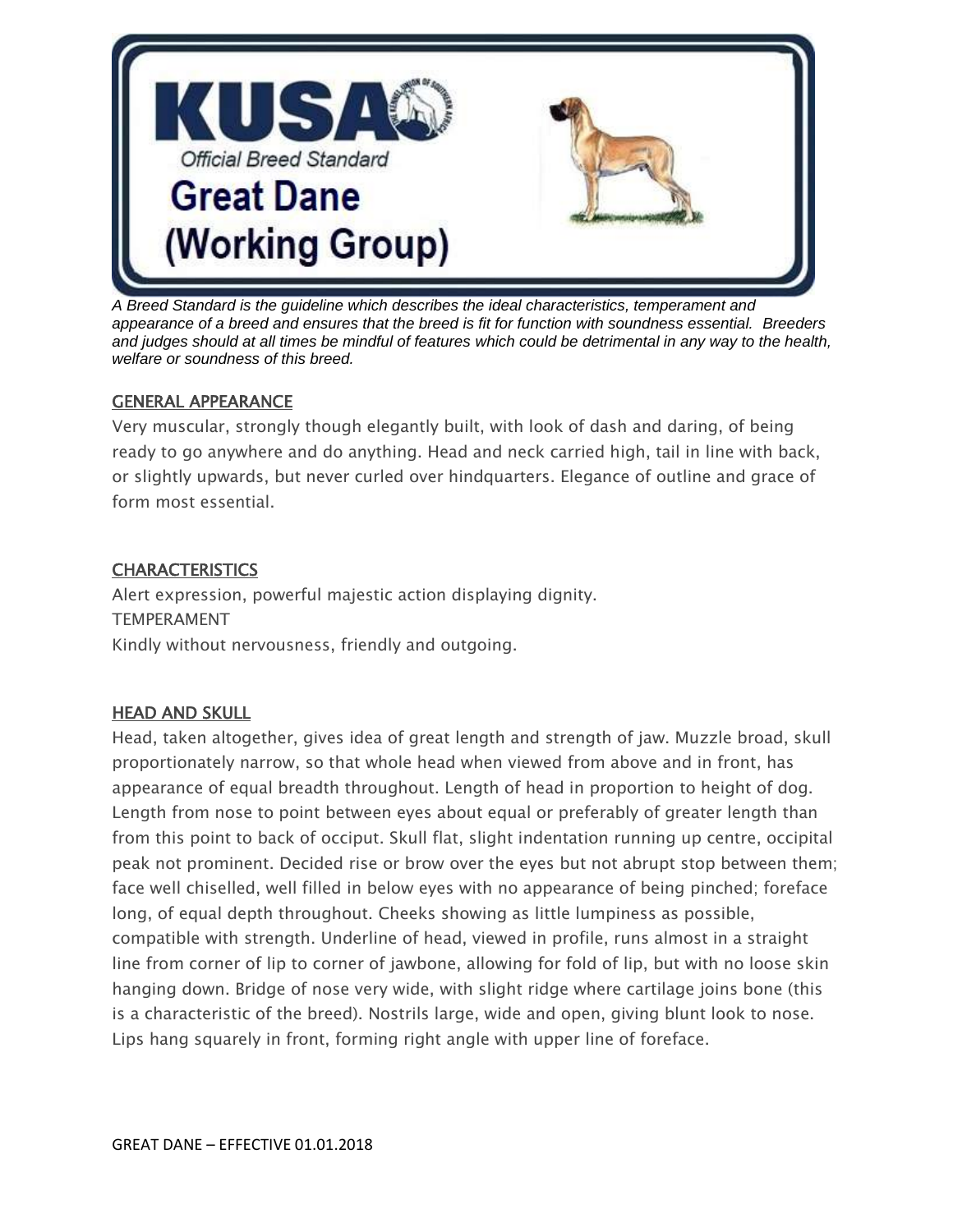# **EYES**

Fairly deep set, not giving the appearance of being round, of medium size and preferably dark. Wall, or odd eyes permissible in harlequins.

### EARS

Triangular, medium size, set high on skull and folded forward, not pendulous.

### **MOUTH**

Teeth level. Jaws strong with a perfect, regular and complete scissor bite i.e. upper teeth closely overlapping lower teeth and set square to the jaws.

# **NECK**

Neck long, well arched, quite clean and free from loose skin, held well up, well set in shoulders, junction of head and neck well defined.

### **FOREQUARTERS**

Shoulders muscular, not loaded, well sloped back, with elbows well under body. Forelegs perfectly straight with big flat bone.

### BODY

Very deep, brisket reaching elbow, ribs well sprung, belly well drawn up. Back and loins strong, latter slightly arched.

### **HINDQUARTERS**

Extremely muscular, giving strength and galloping power. Second thigh long and well developed, good turn of stifle, hocks set low, turning neither in nor out.

# FEET

Cat-like, turning neither in nor out. Toes well arched and close, nails strong and curved. Nails preferably dark in all coat colours, except harlequins, where light are permissible.

# TAIL

Thick at the root, tapering towards end, reaching to or just below hocks. Carried in straight line level with back, when dog is moving, slightly curved towards end but never curling or carried over back.

### GAIT/MOVEMENT

Action lithe, springy and free, covering ground well. Hocks move freely with driving action,

GREAT DANE – EFFECTIVE 01.01.2018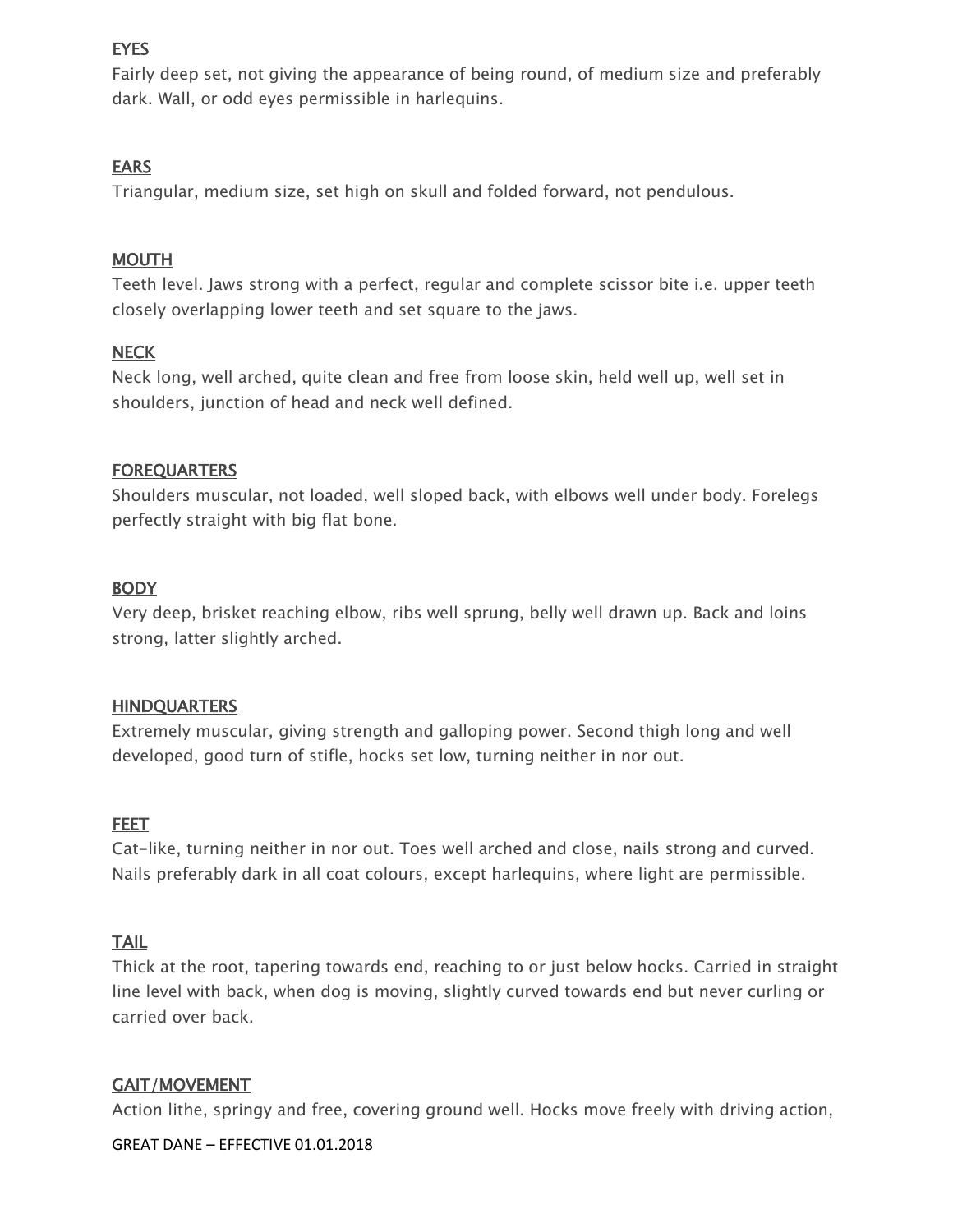head carried high.

### **COAT**

Short dense and sleek-looking, never inclined to roughness.

# **COLOUR**

Brindles: must be striped, ground colour from lightest buff to deepest orange, stripes always black, eyes and nails preferably dark, dark shadings on head and ears acceptable. Fawns: colour varies from lightest buff to deepest orange, dark shadings on head and ears acceptable, eyes and nails preferably dark.

Blue: colour varies from light grey to deep slate, the nose and eyes may be blue. Blacks:

a) Black is black.

In all above colours white is only permissible on chest and feet, but it is not desirable even there. Nose always black, except in blues and harlequins. Eyes and nails preferably dark. b) Mantle: Black and white with a solid, black blanket extending over the body. Ideally – black skull with white muzzle, white blaze optional, whole white collar preferred, a white chest, white on part or whole of the forelegs and hindlegs, white tipped black tail. Nose always black, eyes and nails preferably dark.

Harlequins: pure white underground with preferably all black patches or all blue patches, having appearance of being torn. Light nails permissible. In harlequins, wall eyes, pink noses, or butterfly noses permissible but not desirable.

# SIZE

Minimum height of an adult dog over eighteen months: 76 cms (30 ins); bitches 71 cms (28 ins). Weight, minimum weight of an adult Dog over eighteen months: 54 kgs (120 lbs); bitches 46 kgs (100 lbs).

# FAULTS

Any departure from the foregoing points should be considered a fault and the seriousness with which the fault should be regarded should be in exact proportion to its degree and its effect on health and welfare of the dog and on the dog's ability to perform its traditional work.

# NOTE

Male animals should have two apparently normal testicles fully descended into the scrotum.